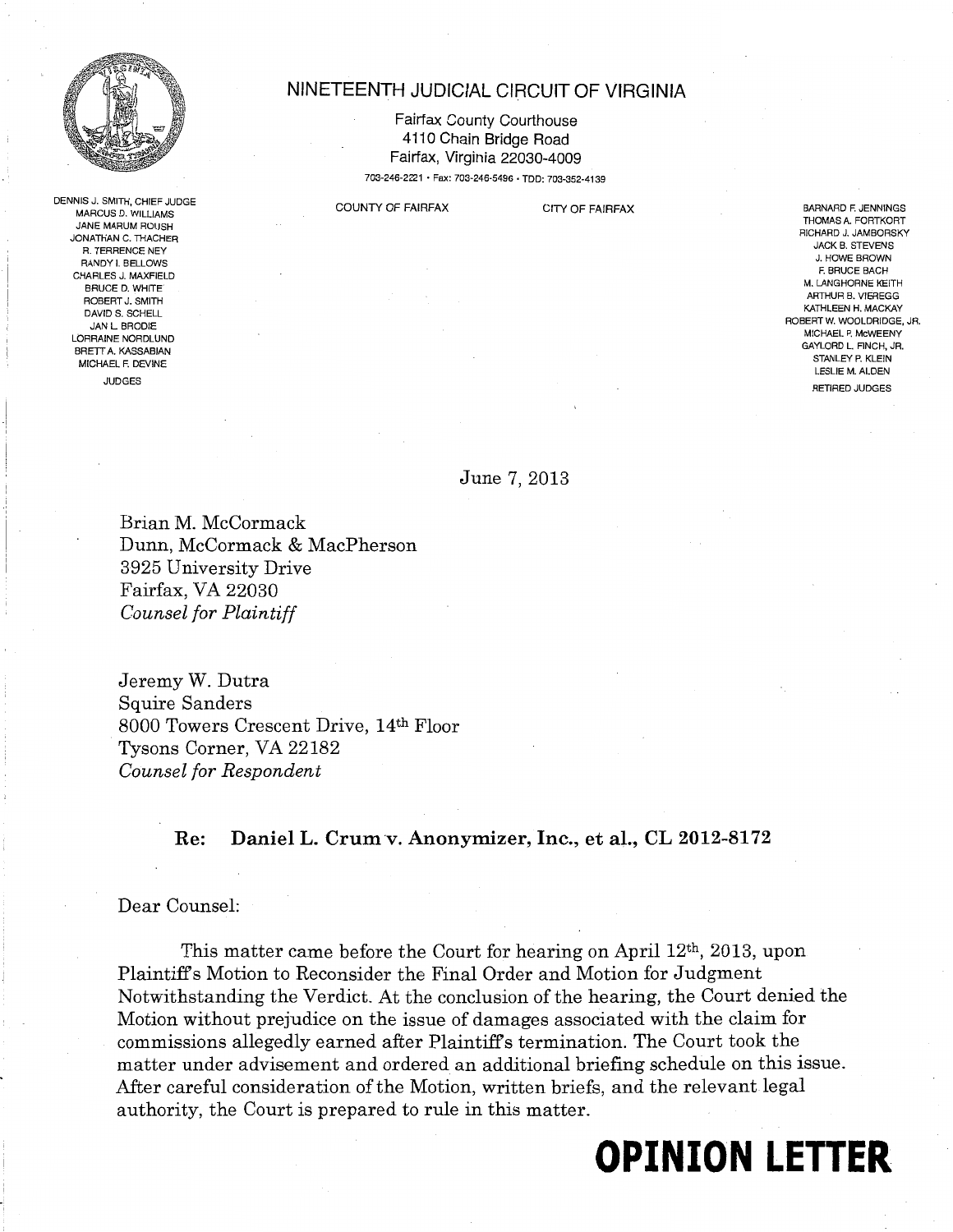# **BACKGROUND**

On March 13th, 2013, the jury found that Defendant Anonymizer had breached the 2010 Anonymizer Sales Incentive Plan as to Plaintiff when it capped total commissions on Augusta and cut Plaintiffs commission percentage on Augusta from  $6\%$  to  $3\%$ . It awarded Plaintiff \$139,458.17. The jury further found that Plaintiff had failed to prove his breach of contract claim against Defendants Anonymizer, Inc. and Ntrepid Corporation with regard to post-termination commissions. It is important to note that, in accordance with the finding instructions, one of the elements the jury was required to determine (before finding that the Defendants had breached on this specific issue) was a specific amount of damages related to post-termination commissions. <sup>1</sup>

In his April 12th Motion for Judgment Notwithstanding the Verdict, Plaintiff asserted that the 2009 and 2010 Incentive Plans set forth the explicit conditions Plaintiff had to satisfy to earn sales commissions, and that no evidence had been presented at trial that he had failed to satisfy those conditions. It was Plaintiffs contention that the only evidence shown was that payments had ceased because he was. no longer an employee. Although Defendants' evidence suggested that it was "corporate policy" to divest sales commissions after termination, they gave no evidence that continued employment was one of the conditions required by the Incentive Plans. Therefore, the jury had no basis upon which to conclude that continued employment was such a condition, and should have awarded him the full amount requested.

In denying Plaintiffs initial Motion, the Court found that, despite the facts asserted above, Plaintiff had failed to present sufficient evidence on damages for the jury to award specific amounts to which he might be entitled with respect to post termination commissions. In particular, Plaintiff presented insufficient evidence on whether he was entitled to commissions on those accounts which were renewed after he was terminated. No information was presented regarding dates on which contracts ended or were renewed. Moreover, while Plaintiff submitted a summary of total commissions he would have expected to receive on post termination receipts, he failed to identify and articulate which commissions were received on his original contracts versus renewals. The jury therefore had no method or means to differentiate between commissions earned on contracts in existence before Plaintiffs termination, and commissions earned on those contracts which were not in effect at the time of his termination but were renewed later.

**OPINION LETTER.** 

<sup>1</sup>Instructions C, S, and T are attached.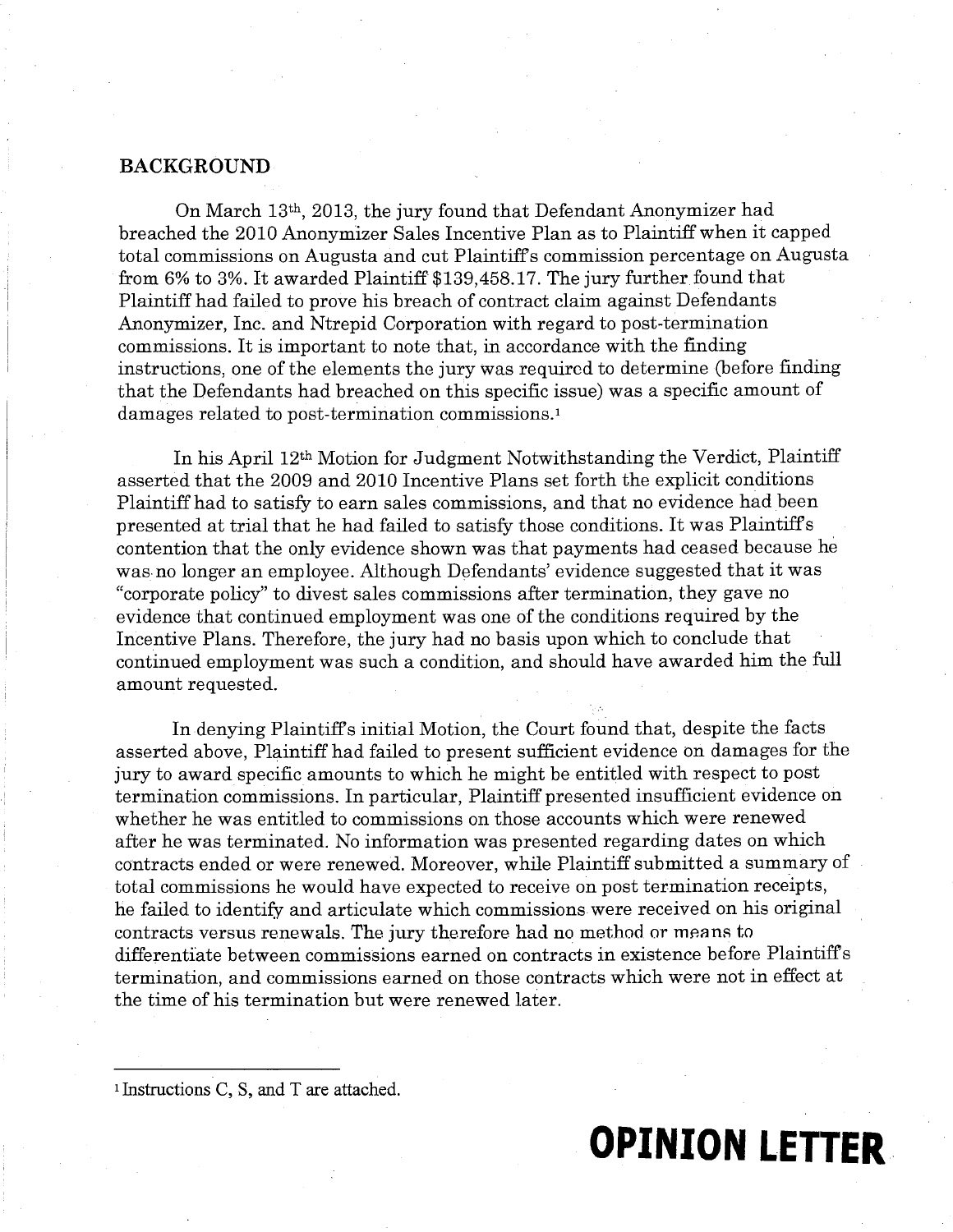The Plaintiff now moves this Court to reconsider its ruling on the grounds that there was no evidence presented on renewals which could have defeated his· claims for the full amount. He further asks the Court to dismiss his claim for Declaratory Judgment without prejudice so that Plaintiffs right to commissions on future payments may be resolved on a case-by-case basis in the future.

### ANALYSIS

#### *Evidence on Post-Termination Renewals*

Plaintiff contends that while the evidence presented may have allowed the jury to question whether any commissions were required on renewals, this issue was never before them as a fact to be determined. He argues that because there was no evidence that a renewal would prevent payment of commissions, Defendants were required to plead renewals as an affirmative defense, which they failed to do. However, Plaintiff misstates both the law and the evidentiary record. "The elements of a breach of contract action are (1) a legally enforceable obligation of a defendant to a plaintiff; (2) the defendant's violation or breach of that obligation; and (3) injury or damage to the plaintiff caused by the breach of obligation." *Sunrise Continuing Care, LLC v. Wright,* 277 Va. 148, 154 (2009) (citing *Filak v. George,* 267 Va. 612, 619 (2004)). In fact, the jury was instructed in Instruction C that one of the elements upon which the plaintiff had the burden of proof before he could prevail on his claim for post separation commissions was that he was actually entitled to commissions on future payments received for each individual contract. Moreover, at trial Defendants spent a great deal of time explaining how renewals were essentially "new bids" and commissions were "never" paid on renewals. This evidence by Defendants was never controverted.

The plaintiff must show the elements of damage with reasonable certainty "by furnishing evidence of sufficient facts and circumstances to permit the factfinder to make at least 'an intelligent and probable estimate' of the damages sustained;" *Dillingham v. Hall,* 235 Va. 1, 4 (1988). It is not sufficient for the plaintiff to state his damages without explaining how he arrived at a particular amount. *Shenandoah Milling* Co. *v. Phosphate Products Corp.,* 161 Va. 642, 650 (1933).

In this case, the Court has already pointed out how Plaintiff failed to provide sufficient evidence. The evidence on damages was confusing, and there was no clear means or path for the jury to follow to make their determination. During deliberations, the jury specifically asked if they could be given a method of calculating the amount owed versus the total dollar figure. The Court has indicated that it sympathized with the jury's dissatisfaction in this regard. So much so, that, seeing this was going to be a potential issue, the Court made notes detailing the ways in which Plaintiff failed to meet its burden immediately upon returning to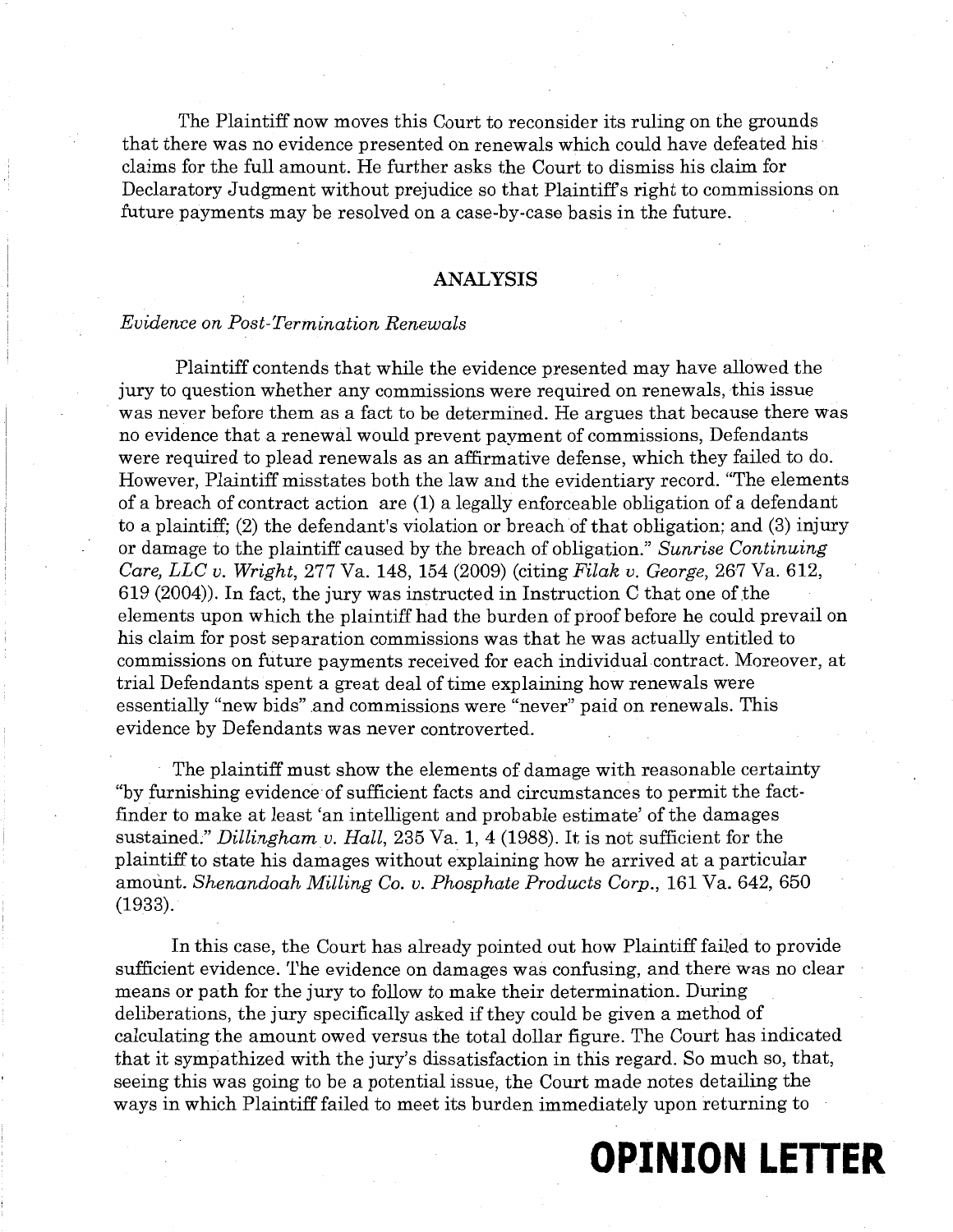chambers. At the hearing on April 12th, the Court stated that Plaintiff should have prepared two separate amounts for the jury to consider, or at least provided easy and identifiable methods for the jury to determine 1) amounts received after termination on original contracts, or renewals for which he was already receiving commissions at time of termination, and 2) amounts received after termination on renewals awarded on his original contracts. Since it was Plaintiff's burden to establish damages, his failure in clearly establishing the above constituted a failure to meet his burden.

# *Dismissal of Count for Declaratory Judgment*

Plaintiff provides no legal authority, nor can the Court find any, as to why the Court should dismiss this count after there has already been a decision on the merits and final judgment. The Court therefore declines to do so.

### **CONCLUSION**

For the reasons stated above, I deny Plaintiffs motion to reconsider.

Counsel will prepare an order consistent with this letter opinion and submit it to my law clerk (Law Clerk No. 8) for my signature.

The Final Order will be revised *nunc pro tunc* to correctly state that the jury's award is entered against both Defendants.

Regards,

Lorraine Nordlund Judge, Fairfax County Circuit Court